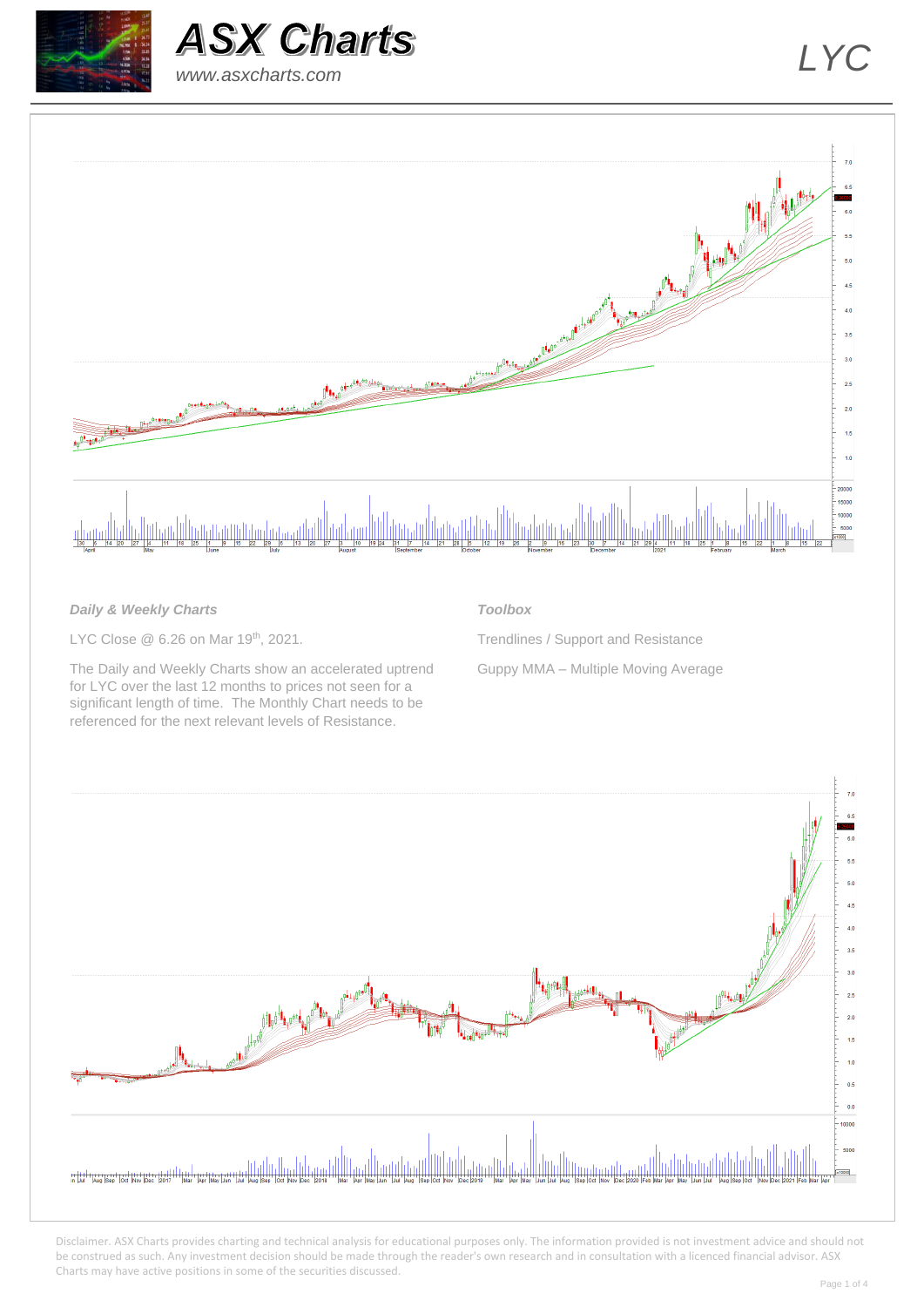



# *www.asxcharts.com*



### *Trendlines / Support and Resistance*

Trendlines, like Support and Resistance levels, are fundamental concepts to be applied in Chart Analysis. A basic approach to understanding them is as follows.

Support develops in areas where buyers step into the market and outnumber sellers thus providing a floor level in price. An uptrend can be considered an inclining support line where buyers are finding themselves having to bid increasingly higher to have their orders filled each day. An uptrend line is represented on the chart connecting the lows of multiple price bars.

Resistance develops in areas where sellers step into the market and outnumber buyers thus providing a ceiling level in price. A downtrend can be considered a declining resistance line where sellers are finding themselves having to offer increasingly lower prices to have their orders filled each day. A downtrend line is represented on the chart connecting the highs of multiple price bars.

It is important to understand that a trendline is not controlling the price in any way but rather is a graphical illustration of what the price has already done. A change in the nature of the price action and a subsequent break of a trendline can be the indication traders and investors need to register this change in real time.

Trendlines may be well defined and give a good indication of the balance of probability, or sometimes better represented as ranges and channels. Support from an uptrend line may become resistance following a break and vice versa for downtrend lines.

#### *Probability Framework*

LYC is a good example of the changing nature of a trend over time as more market participants come to bullish agreement (in this case) and add strength to a move.

An initial uptrend / recovery began towards the end of April 2020, with a slow advance as it moved through pockets of Support and Resistance set by the general market sell-off preceding.

As price moved above 3.00, a stronger uptrend developed around the end of October 2020, plotted by our middle green trendline in the chart.

Days of higher volatility marked the trend's move into its third phase which can be defined by the latest trendline on the Chart. In recent days, price has been testing the support of the trend and behaviour around this level needs to be closely monitored. Some Traders and Investors who entered the trend early may be holding significant paper profits at this point.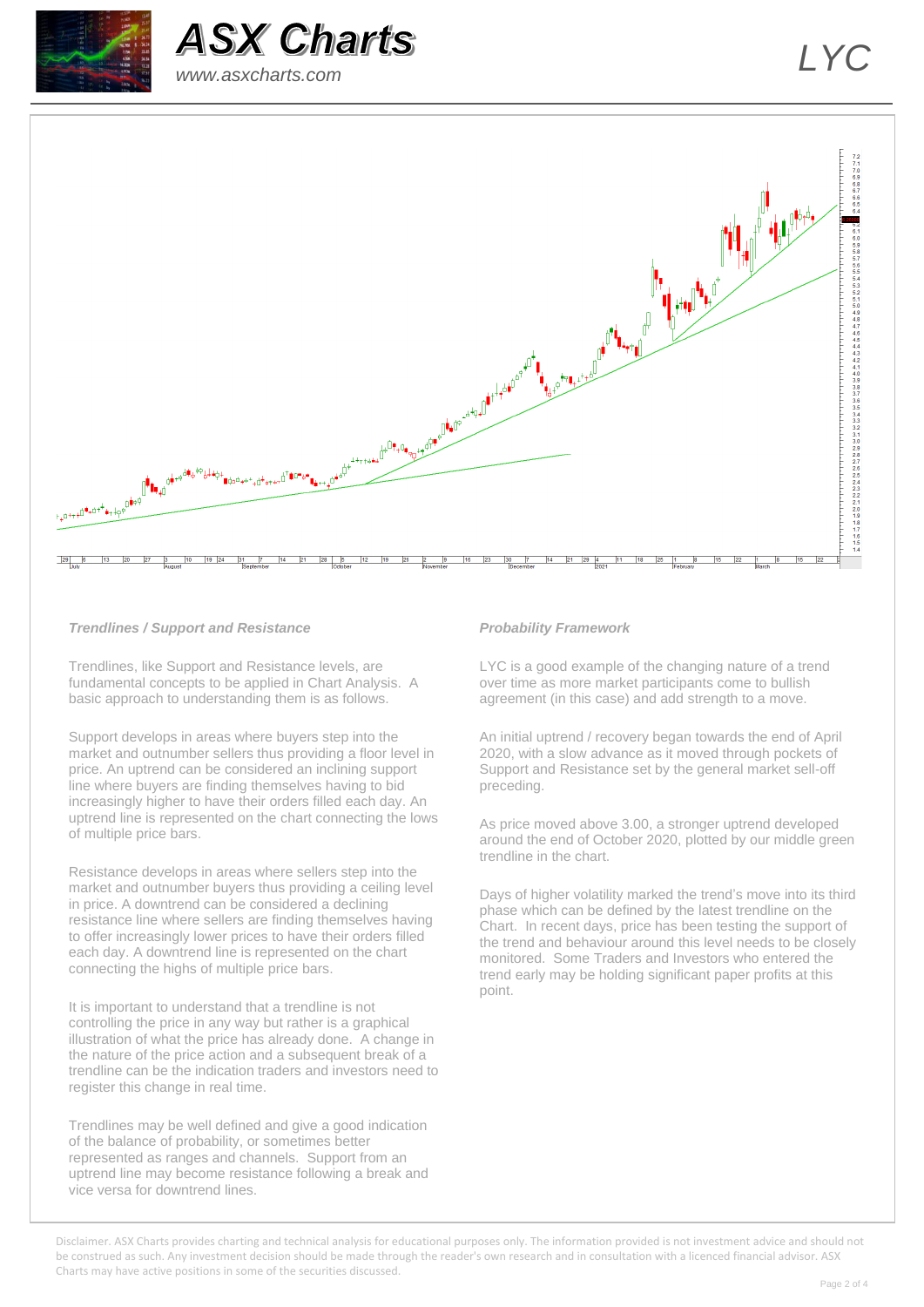



# *www.asxcharts.com*



### *Guppy MMA*

The Daryl Guppy MMA indicator consists of 2 pairs of 6 Exponential Moving Averages across different timeframes. Namely 3, 5, 8, 10, 12 and 15 day EMAs in the short term group of averages and 30, 35, 40, 45, 50 and 60 day EMAs in the longer term group of averages. The averages are calculated on the closing price.

A Moving Average smooths price data over the length of the average with an Exponential Moving Average giving greater weight to the most recent (relevant) price action in the calculation. With a smoothed representation, some of the daily fluctuations in price movement can be reduced to give a more filtered view on price movement.

As the EMAs represent different timeframes they can be argued to be a proxy for the different types of market participants that also trade and invest in those different timeframes respectively.

The short term group of averages (blue) show the activity of traders with often significant volatility present as they trade the emotional value of the security up and down.

The long term group of averages (red) represent the investors who are often making decisions to buy and sell over longer timeframes and staged portfolio movements.

When traders and investors agree, the conditions are typically in place for strong trends in market price. The relationship between the averages and the spacing between them provide opportunities to draw better probability conclusions.

#### *Probability Framework*

The strength of the LYC trend to date is shown by the Guppy MMA indicator.

The long term group of averages is well spread and running parallel to the trend. Investors have supported the price move consistently over time and stepped into the market on any pullback in price.

The short term group of averages show increased volatility as Traders move into and out of positions. They have not, as yet, tested the long term group of averages since October last year.

If the current trend weakens, we can first expect to see the short term group of averages crossover and test the Investor support offered by the long term group. The way price behaves when this happens will provide a good indication of whether the LYC trend will consolidate and continue.